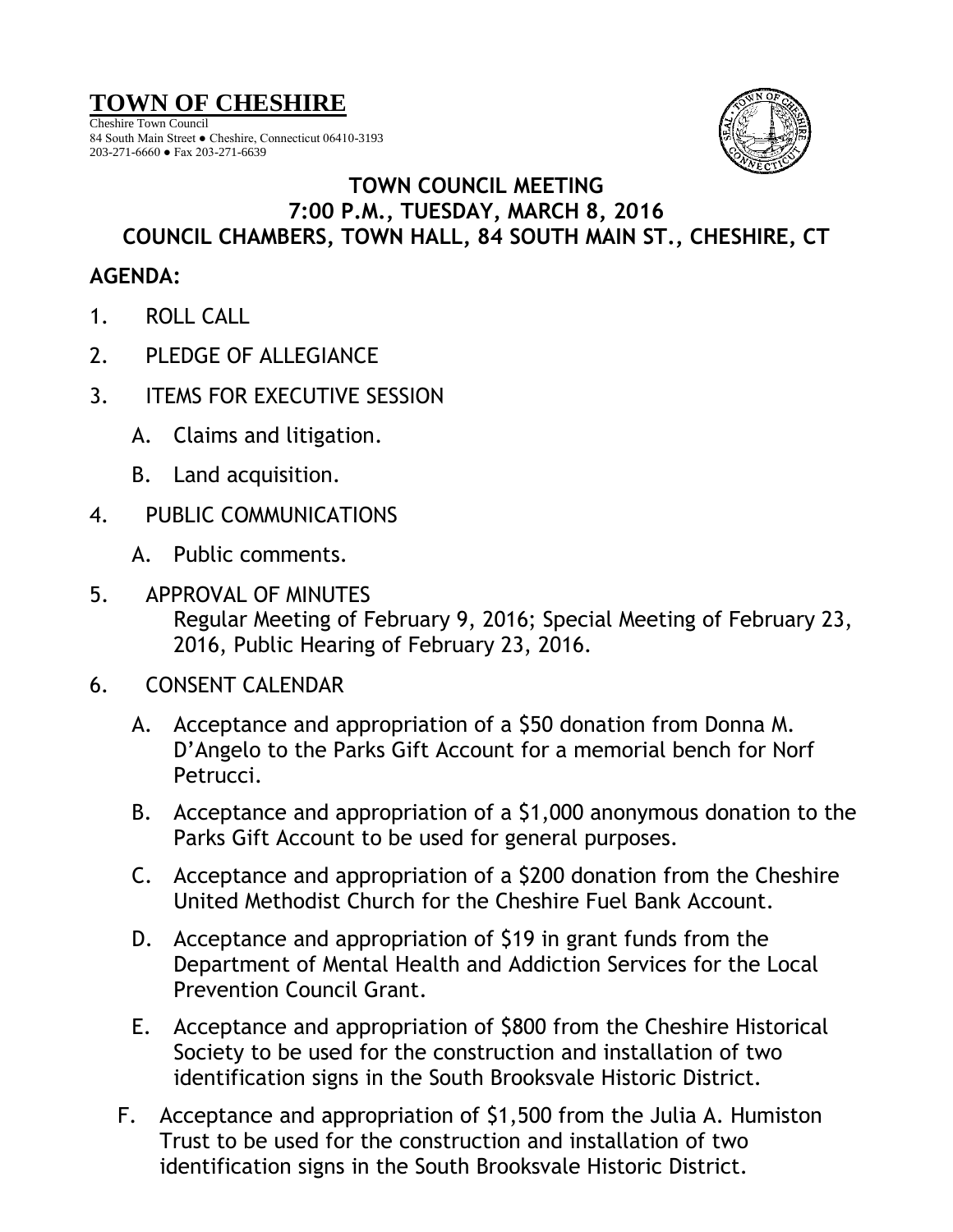- G. Authorization to apply for a \$14,000 Distracted Driving High Visibility Enforcement grant.
- H. Acceptance and appropriation of a \$60 donation from Donna Harris to the Police Gift Account for general purposes.
- I. Authorization to apply for a Connecticut Department of Transportation Community Connectivity Grant for sidewalks along Jarvis Street to Linear Trail.
- 7. ITEMS REMOVED FROM CONSENT CALENDAR
- 8. OLD BUSINESS
- 9. NEW BUSINESS
	- A. Authorization for Refunding Bonds.
	- B. Approval of design and authorization for bidding of the Districtwide Lavatory Upgrade Project at Norton School.
	- C. Call for public hearing for transfer of traffic easement property to Connecticut Department of Transportation.
	- D. Approval of Friends of Boulder Knoll requests.
		- i. Rolling lease extension.
		- ii. Permission for water lines, additional high tunnel, and use of shed.
	- E. Endorsement of the Naugatuck Valley Council of Governments proposal for the Regional Performance Incentive Program.
	- F. Allocation of \$28,000 from the Capital Planning Account for design work for the Cheshire High School Concession Stand capital project.
- 10. TOWN MANAGER REPORT AND COMMUNICATIONS
	- A. Monthly Status Report.
	- B. Department Status Reports: Police, Fire, Fire Marshal.
- 11. REPORTS OF COMMITTEES OF THE COUNCIL
	- A. Chairman's Report.
		- i. Referral of Tobacco Free Policies for Parks Facilities to the Ordinance Review Committee.
	- B. Miscellaneous.